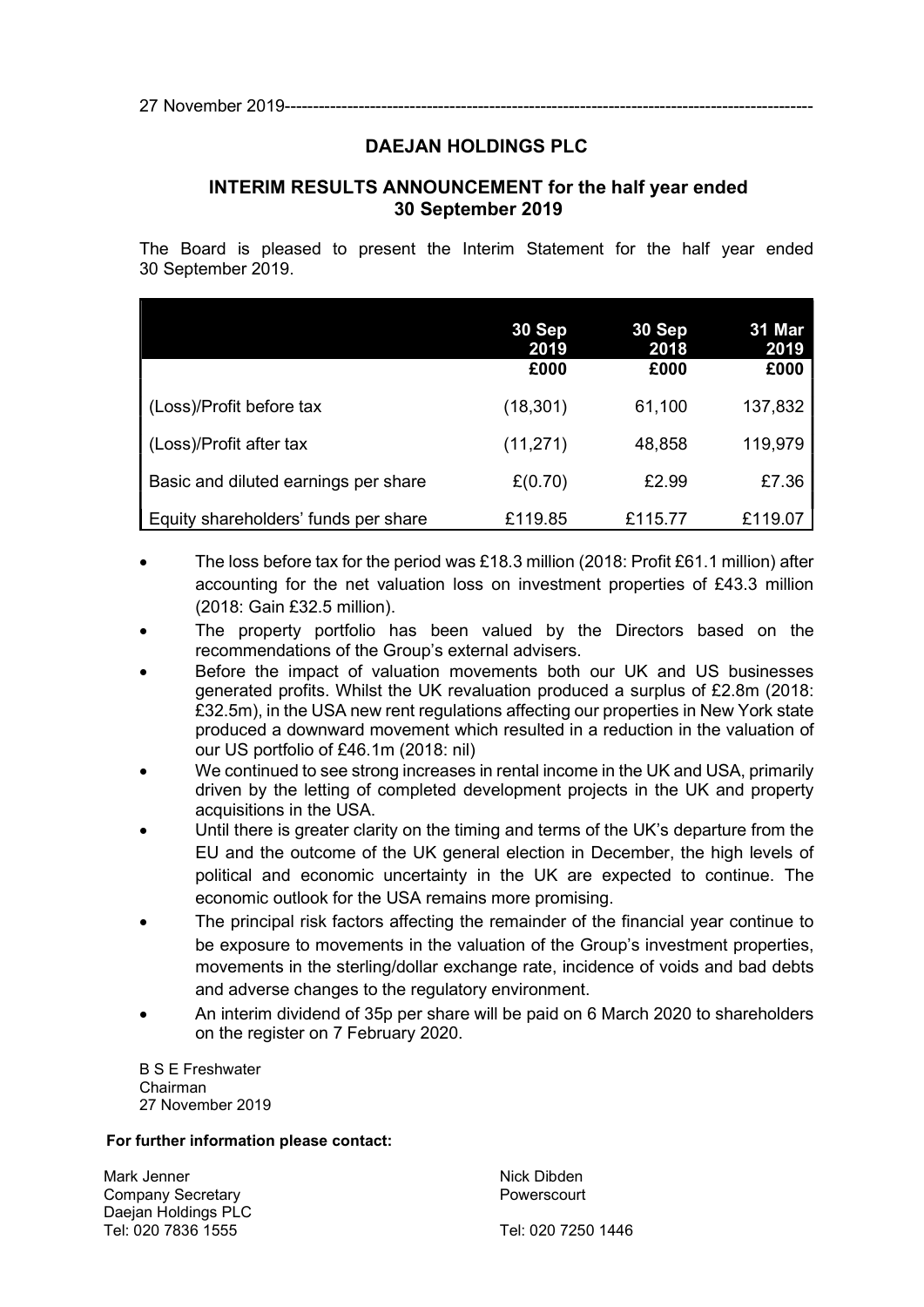# Consolidated Income Statement for the six months ended 30 September 2019

|                                                                         | <b>Unaudited</b><br><b>Six months</b><br>ended<br>30 Sep 2019 | <b>Unaudited</b><br><b>Six months</b><br>ended<br>30 Sep 2018 | <b>Audited</b><br>Year<br>ended<br>31 Mar 2019 |
|-------------------------------------------------------------------------|---------------------------------------------------------------|---------------------------------------------------------------|------------------------------------------------|
|                                                                         | £000                                                          | £000                                                          | £000                                           |
| Total rental & related income from investment<br>property               | 82,998                                                        | 73,966                                                        | 156,161                                        |
| <b>Property operating expenses</b>                                      | (43, 658)                                                     | (37, 015)                                                     | (79, 580)                                      |
| Net rental & related income from<br>investment property                 | 39,340                                                        | 36,951                                                        | 76,581                                         |
| Profit on disposal of investment property                               | 3,264                                                         | 4,929                                                         | 12,203                                         |
| Net valuation (losses)/gains on investment property                     | (43, 280)                                                     | 32,521                                                        | 83,928                                         |
| <b>Administrative expenses</b>                                          | (7,099)                                                       | (6,940)                                                       | (13,904)                                       |
| Net operating (loss)/profit before net financing<br>costs               | (7, 775)                                                      | 67,461                                                        | 158,808                                        |
| Fair value (losses)/gains on derivative financial<br><b>instruments</b> | (1, 294)                                                      | 840                                                           | (167)                                          |
| Fair value losses on current investments                                |                                                               |                                                               | (5)                                            |
| Other financial income                                                  | 725                                                           | 482                                                           | 1,048                                          |
| <b>Financial expenses</b>                                               | (9, 957)                                                      | (7,683)                                                       | (21, 852)                                      |
| <b>Net financing expense</b>                                            | (10, 526)                                                     | (6, 361)                                                      | (20, 976)                                      |
| (Loss)/profit before taxation                                           | (18, 301)                                                     | 61,100                                                        | 137,832                                        |
| Income tax                                                              | 7,030                                                         | (12, 242)                                                     | (17, 853)                                      |
| (Loss)/profit for the period                                            | (11, 271)                                                     | 48,858                                                        | 119,979                                        |
| <b>Attributable to:</b>                                                 |                                                               |                                                               |                                                |
| Equity holders of the parent<br><b>Non-controlling interest</b>         | (11, 352)<br>81                                               | 48,789<br>69                                                  | 119,893<br>86                                  |
|                                                                         |                                                               |                                                               |                                                |
| (Loss)/profit for the period                                            | (11, 271)                                                     | 48,858                                                        | 119,979                                        |
| Basic and diluted (loss)/earnings per share                             | £(0.70)                                                       | £2.99                                                         | £7.36                                          |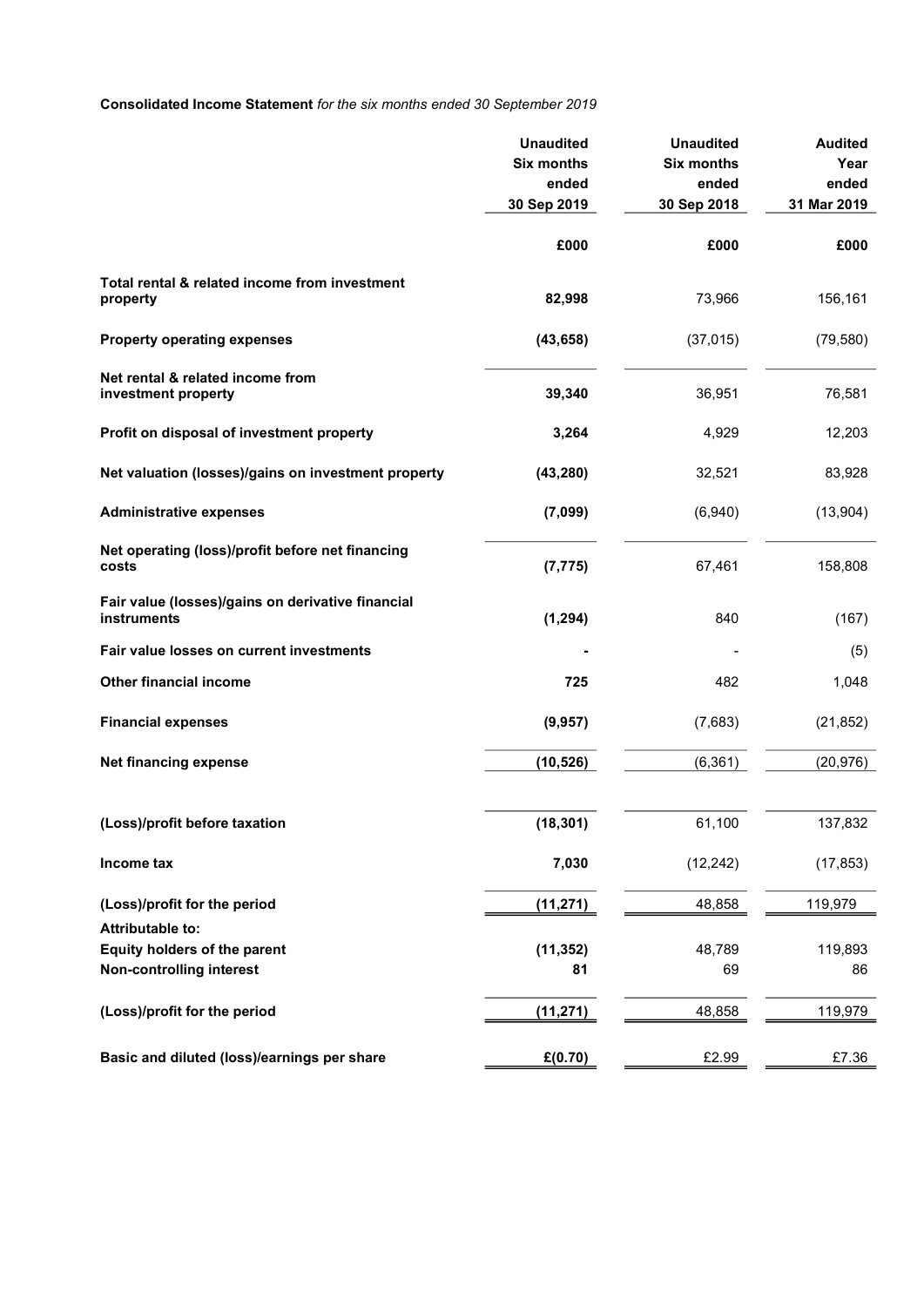#### Consolidated Statement of Comprehensive Income for the six months ended 30 September 2019

|                                           | <b>Unaudited</b><br><b>Six Months</b> | <b>Unaudited</b><br><b>Six Months</b> | <b>Audited</b><br>Year |
|-------------------------------------------|---------------------------------------|---------------------------------------|------------------------|
|                                           | ended                                 | ended                                 | ended                  |
|                                           | 30 Sep 2019                           | 30 Sep 2018                           | 31 Mar 2019            |
|                                           | £000                                  | £000                                  | £000                   |
| (Loss)/profit for the period              | (11, 271)                             | 48,858                                | 119,979                |
| Foreign exchange translation differences  | 24,029                                | 24,830                                | 24,350                 |
| Total comprehensive income for the period | 12,758                                | 73,688                                | 144,329                |
| Attributable to:                          |                                       |                                       |                        |
| Equity holders of the parent              | 12,667                                | 73,612                                | 144,236                |
| Non-controlling interest                  | 91                                    | 76                                    | 93                     |
| Total comprehensive income for the period | 12,758                                | 73,688                                | 144,329                |

All other comprehensive income may be reclassified as profit and loss in the future.

#### Consolidated Statement of Changes in Equity for the six months ended 30 September 2019

|                                             | Share<br>capital | <b>Share</b><br>premium | Translation<br>reserve   | <b>Retained</b><br>earnings  | <b>Equity</b><br>shareholders'<br>funds | Non-<br>controlling<br>interest | <b>Total</b><br>equity |
|---------------------------------------------|------------------|-------------------------|--------------------------|------------------------------|-----------------------------------------|---------------------------------|------------------------|
|                                             | £000             | £000                    | £000                     | £000                         | £000                                    | £000                            | £000                   |
| Balance at 1 April 2018                     | 4,074            | 555                     | 31,384                   | 1,776,889                    | 1,812,902                               | 91                              | 1,812,993              |
| Profit for the period                       |                  |                         |                          | 119,893                      | 119,893                                 | 86                              | 119,979                |
| Foreign exchange translation<br>differences |                  |                         | 24,343                   |                              | 24,343                                  | $\overline{7}$                  | 24,350                 |
| Payments to non-controlling interest        |                  |                         |                          | $\qquad \qquad \blacksquare$ |                                         | (17)                            | (17)                   |
| Dividends to equity shareholders            |                  |                         | $\overline{\phantom{a}}$ | (16, 784)                    | (16, 784)                               | ۰                               | (16, 784)              |
| Balance at 1 April 2019                     | 4,074            | 555                     | 55,727                   | 1,879,998                    | 1,940,354                               | 167                             | 1,940,521              |
| (Loss)/profit for the period                |                  |                         | $\overline{\phantom{a}}$ | (11, 352)                    | (11, 352)                               | 81                              | (11, 271)              |
| Foreign exchange translation<br>differences |                  |                         | 24,019                   |                              | 24,019                                  | 10                              | 24,029                 |
| Payments to non-controlling interest        |                  |                         |                          |                              |                                         | (49)                            | (49)                   |
| Dividends to equity shareholders            |                  |                         |                          |                              |                                         |                                 |                        |
| Balance at 30 September 2019                | 4,074            | 555                     | 79,746                   | 1,868,646                    | 1,953,021                               | 209                             | 1,953,230              |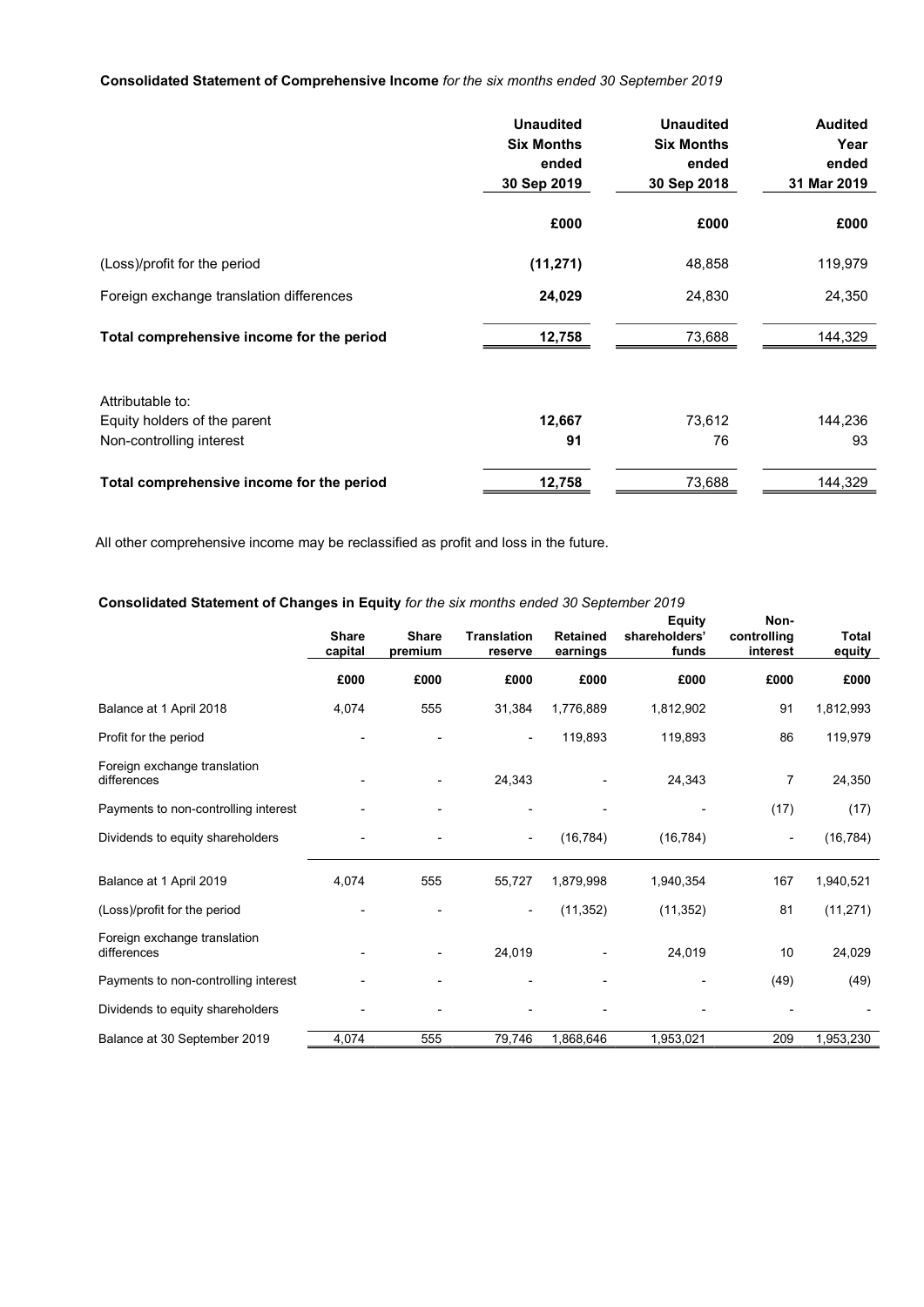### Consolidated Balance Sheet as at 30 September 2019

|                                      | <b>Unaudited</b><br>30 Sep 2019 | <b>Unaudited</b><br>30 Sep 2018 | <b>Audited</b><br>31 Mar 2019 |
|--------------------------------------|---------------------------------|---------------------------------|-------------------------------|
|                                      | £000                            | £000                            | £000                          |
| Assets                               |                                 |                                 |                               |
| <b>Investment property</b>           | 2,551,808                       | 2,468,822                       | 2,532,518                     |
| <b>Deferred tax assets</b>           | 446                             | 54                              | 226                           |
| <b>Total non-current assets</b>      | 2,552,254                       | 2,468,876                       | 2,532,744                     |
| Properties held for sale             | 70,139                          |                                 | 70,997                        |
| <b>Trade and other receivables</b>   | 71,403                          | 81,398                          | 66,716                        |
| <b>Current investments</b>           | 147                             | 154                             | 151                           |
| <b>Cash and cash equivalents</b>     | 156,246                         | 92,794                          | 95,895                        |
| <b>Total current assets</b>          | 297,935                         | 174,346                         | 233,759                       |
| <b>Total assets</b>                  | 2,850,189                       | 2,643,222                       | 2,766,503                     |
| <b>Equity</b>                        |                                 |                                 |                               |
| Share capital                        | 4,074                           | 4,074                           | 4,074                         |
| Share premium                        | 555                             | 555                             | 555                           |
| <b>Translation reserve</b>           | 79,746                          | 56,207                          | 55,727                        |
| <b>Retained earnings</b>             | 1,868,646                       | 1,825,678                       | 1,879,998                     |
| Total equity attributable to equity  |                                 |                                 |                               |
| holders of the parent                | 1,953,021                       | 1,886,514                       | 1,940,354                     |
| <b>Non-controlling interest</b>      | 209                             | 156                             | 167                           |
| <b>Total equity</b>                  | 1,953,230                       | 1,886,670                       | 1,940,521                     |
| <b>Liabilities</b>                   |                                 |                                 |                               |
| Lease obligations payable            | 6,886                           |                                 |                               |
| <b>Loans and borrowings</b>          | 488,173                         | 308,746                         | 418,069                       |
| <b>Deferred tax liabilities</b>      | 291,374                         | 287,981                         | 293,431                       |
| <b>Total non-current liabilities</b> | 786,433                         | 596,727                         | 711,500                       |
| <b>Loans and borrowings</b>          | 7,027                           | 58,035                          | 12,685                        |
| Trade and other payables             | 65,184                          | 54,572                          | 58,677                        |
| <b>Current taxation</b>              | 38,315                          | 47,218                          | 43,120                        |
| <b>Total current liabilities</b>     | 110,526                         | 159,825                         | 114,482                       |
|                                      |                                 |                                 |                               |
| <b>Total liabilities</b>             | 896,959                         | 756,552                         | 825,982                       |
| <b>Total equity and liabilities</b>  | 2,850,189                       | 2,643,222                       | 2,766,503                     |
| Equity shareholders' funds per share | £119.85                         | £115.77                         | £119.07                       |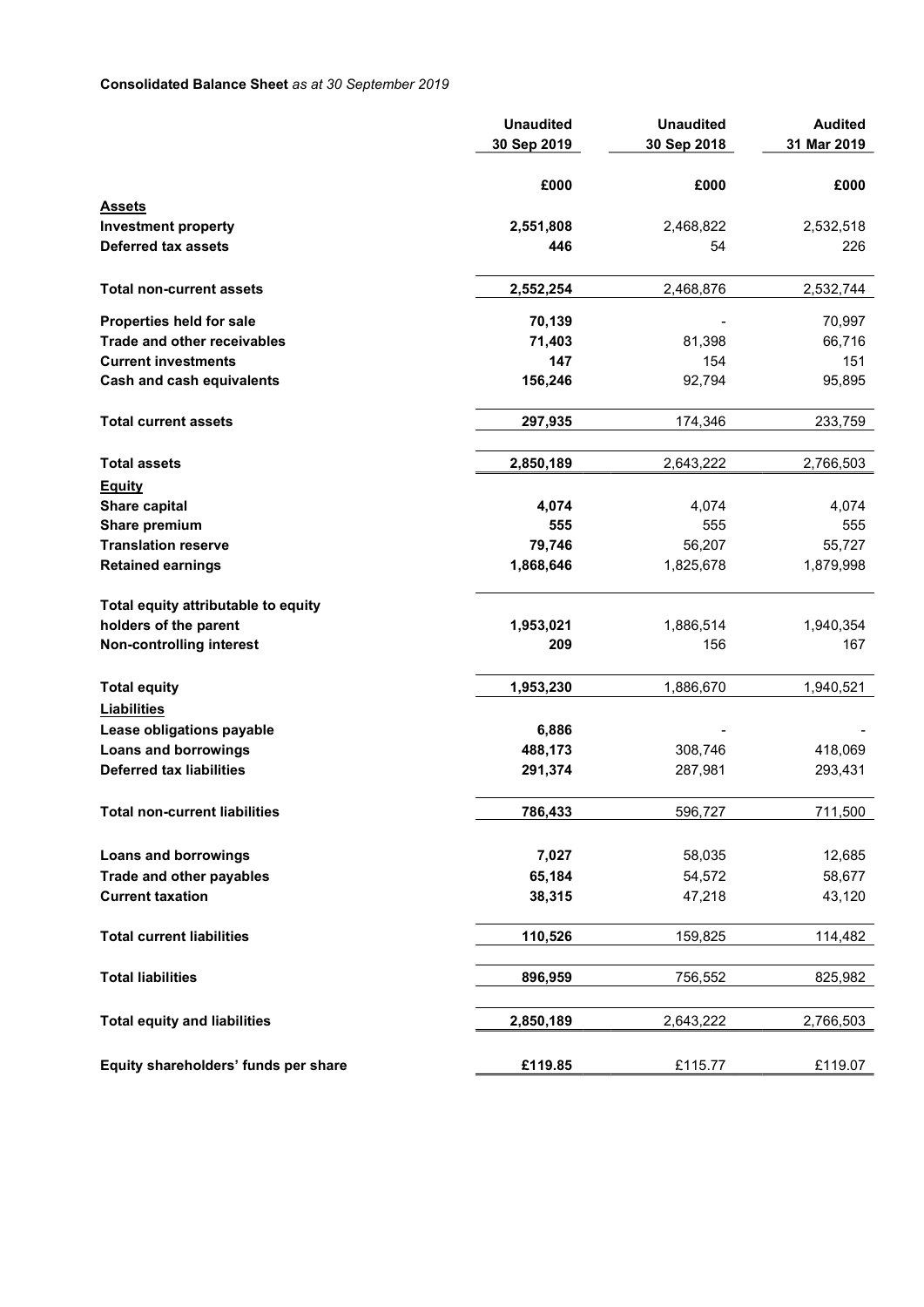# Consolidated Statement of Cash Flows for the six months ended 30 September 2019

|                                                                                          |           | <b>Unaudited</b>  |           | <b>Unaudited</b><br><b>Six</b> |            | <b>Audited</b>  |
|------------------------------------------------------------------------------------------|-----------|-------------------|-----------|--------------------------------|------------|-----------------|
|                                                                                          |           | <b>Six months</b> |           | months                         |            | Year            |
|                                                                                          |           | ended<br>30 Sep   |           | ended<br>30 Sep                |            | ended<br>31 Mar |
|                                                                                          |           | 2019              |           | 2018                           |            | 2019            |
|                                                                                          | £000      | £000              | £000      | £000                           | £000       | £000            |
| <b>Cash flows from operating activities</b>                                              |           |                   |           |                                |            |                 |
| Net cash generated from operations                                                       | 31,371    |                   | 17,186    |                                | 61,506     |                 |
| Interest received                                                                        | 721       |                   | 481       |                                | 1,048      |                 |
| Interest paid                                                                            | (8,693)   |                   | (7, 559)  |                                | (15, 486)  |                 |
| Tax paid                                                                                 | (7, 578)  |                   | (4, 553)  |                                | (8, 855)   |                 |
| Net cash from operating activities                                                       |           | 15,821            |           | 5,555                          |            | 38,213          |
| <b>Cash flows from investing activities</b><br>Acquisition and development of investment |           |                   |           |                                |            |                 |
| property                                                                                 | (10, 308) |                   | (21, 725) |                                | (108, 463) |                 |
| Proceeds from sale of investment property                                                | 5,182     |                   | 6,286     |                                | 16,098     |                 |
| Net cash absorbed by investing                                                           |           |                   |           |                                |            |                 |
| activities                                                                               |           | (5, 126)          |           | (15, 439)                      |            | (92, 365)       |
| <b>Cash flows from</b><br>financing activities                                           |           |                   |           |                                |            |                 |
| Repayment of bank loans                                                                  | (880)     |                   | (1,049)   |                                | (59,603)   |                 |
| New bank loans and overdrafts                                                            | 30,000    |                   |           |                                | 60,000     |                 |
| Repayment of mortgages                                                                   | (17, 849) |                   | (9, 775)  |                                | (40,063)   |                 |
| New mortgages                                                                            | 34,326    |                   | 9,737     |                                | 102,814    |                 |
| Dividends paid                                                                           |           |                   |           |                                | (16, 784)  |                 |
| Payments to non-controlling interest                                                     | (49)      |                   | (11)      |                                | (17)       |                 |
| Net cash generated from/(absorbed by)<br>financing activities                            |           | 45,548            |           | (1,098)                        |            | 46,347          |
|                                                                                          |           |                   |           |                                |            |                 |
| Net increase/(decrease) in cash and<br>cash equivalents                                  |           | 56,243            |           | (10, 982)                      |            | (7, 805)        |
| Cash and cash equivalents brought forward                                                |           | 95,895            |           | 98,752                         |            | 98,752          |
| Effect of exchange rate fluctuations on cash held                                        |           | 4,108             |           | 5,024                          |            | 4,948           |
| <b>Cash and cash equivalents</b>                                                         |           | 156,246           |           | 92,794                         |            | 95,895          |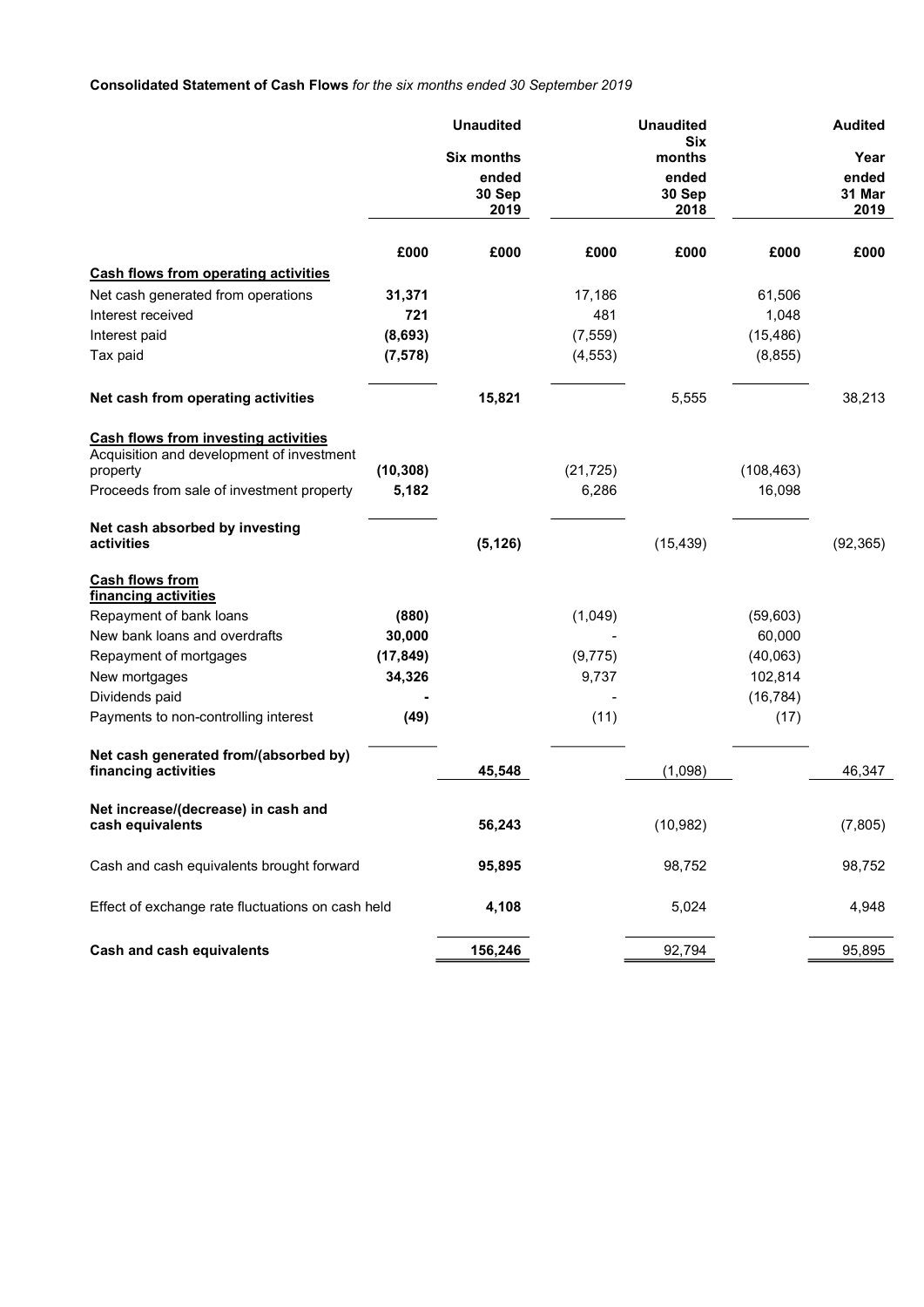Notes to the Consolidated Interim Financial Statements for the six months ended 30 September 2019

### 1. Basis of preparation

 This interim financial information has been prepared in accordance with International Accounting Standard (IAS) 34 Interim Financial Reporting as adopted by the European Union. The accounting policies, methods of computation and presentation are consistent with those that were applied in the preparation of the Company's published consolidated financial statements for the year ended 31 March 2019 with the exception of the accounting policy for leases.

The Group has adopted IFRS 16 Leases for the first time. There have been no changes to the accounting policies where the Group is a lessor. Where the Group is a lessee, a right of use asset and lease liability have been recognised. Prior year figures have not been restated. The Group has recognised as liabilities amounts payable under the leases. The lease liability and corresponding right of use asset, which is included in investment property, of £6,903,000 recognised at 30 September 2019 represents the present value of the remaining minimum lease payments. In calculating the present value of lease payments, the Group uses the incremental borrowing rate at the lease commencement date where the interest rate implicit in the lease is not readily determinable.

The Directors have considered the result of the endorsement by the EU of all other new or changed International Financial Reporting Standards that are applicable or available for early adoption in the preparation of the Company's next consolidated financial statements for the year ended 31 March 2020 and concluded that they have no material effect on either the current or prior periods.

### 2. Status of the interim financial information

The interim financial information in this statement has not been audited or reviewed by auditors pursuant to the Auditing Practices Board guidance on review of interim financial information and does not constitute statutory accounts, as defined in section 435 of the Companies Act 2006. The auditors' report on the statutory accounts for the year ended 31 March 2019 was unqualified and did not contain a statement under section 498 of the Companies Act 2006. Statutory accounts for the year ended 31 March 2019 have been delivered to the Registrar of Companies. The interim financial statements were approved by the Board of Directors on 26 November 2019. The preparation of the interim financial information requires management to make assumptions and estimates about future events which are uncertain, the actual outcome of which may result in a materially different outcome from that anticipated.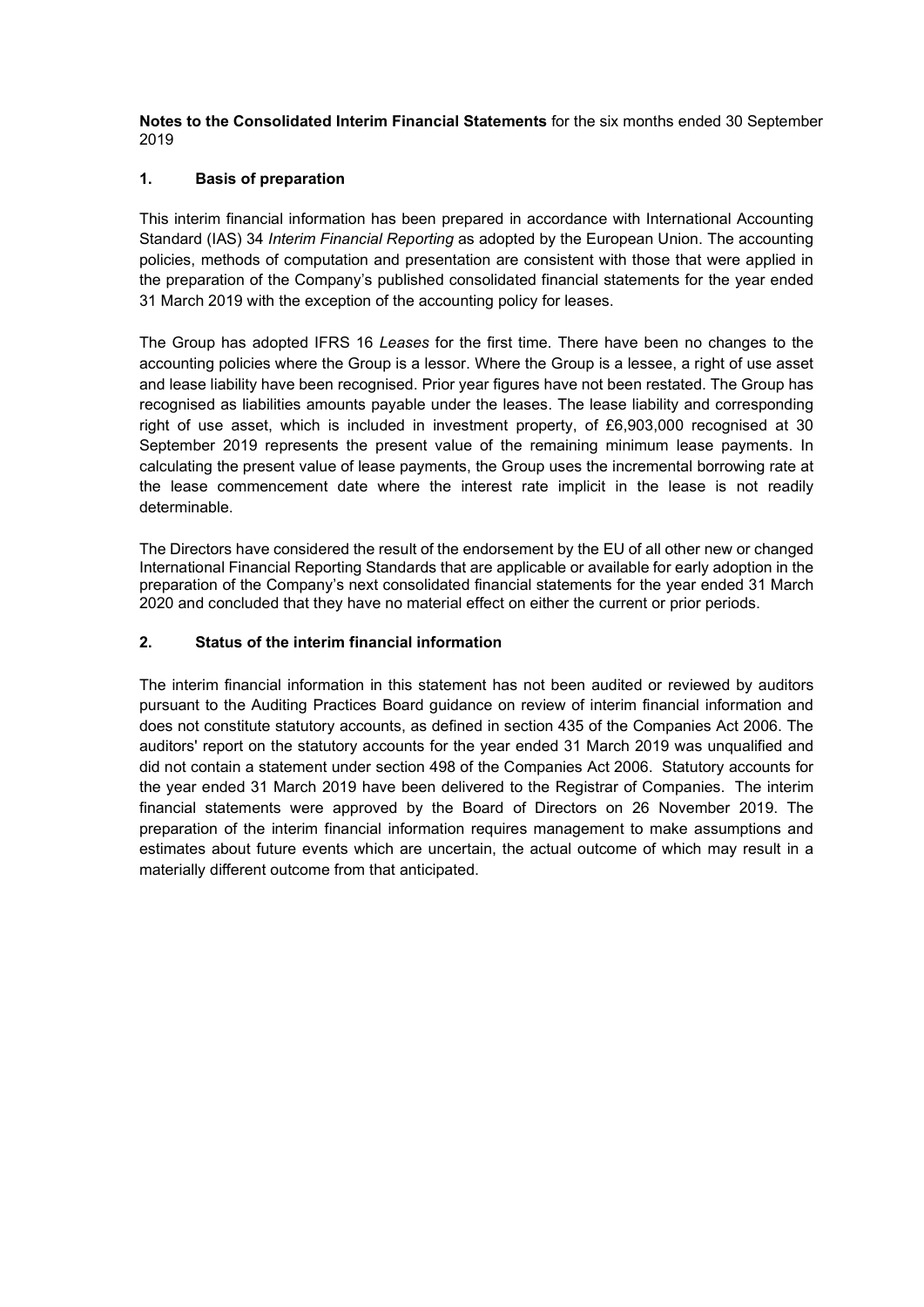# 3. Segmental Analysis

|                                                | <b>UK</b> | <b>USA</b> | <b>Eliminations</b> | <b>Total</b> |
|------------------------------------------------|-----------|------------|---------------------|--------------|
| For the six months ended 30 September 2019     | £000      | £000       | £000                | £000         |
| Rental and related income                      | 50,986    | 32,012     |                     | 82,998       |
| Property operating expenses                    | (26, 771) | (16, 887)  |                     | (43, 658)    |
| Profit/(loss) on disposal of property          | 3,497     | (233)      |                     | 3,264        |
| Net valuation movements on property            | 2,856     | (46, 136)  |                     | (43, 280)    |
| Administrative expenses                        | (6, 447)  | (652)      |                     | (7,099)      |
| Profit/(loss) before finance costs             | 24,121    | (31, 896)  |                     | (7, 775)     |
| Net financing expense                          | (4, 381)  | (6, 145)   |                     | (10, 526)    |
| Profit/(loss) before taxation                  | 19,740    | (38, 041)  |                     | (18, 301)    |
| Income tax charge                              | (2,728)   | 9,758      |                     | 7,030        |
| Profit/(loss) for the period                   | 17,012    | (28, 283)  |                     | (11, 271)    |
| Capital expenditure<br>As at 30 September 2019 | 6,899     | 3,330      |                     | 10,229       |
| Investment property                            | 1,802,404 | 749,404    |                     | 2,551,808    |
| Other assets                                   | 189,532   | 121,437    | (12,588)            | 298,381      |
| Total segment assets                           | 1,991,936 | 870,841    | (12, 588)           | 2,850,189    |
| Total segment liabilities                      | (433,871) | (475,676)  | 12,588              | (896,959)    |
| Capital employed                               | 1,558,065 | 395,165    |                     | 1,953,230    |

|                                                | <b>UK</b>              | <b>USA</b>            | <b>Eliminations</b>      | <b>Total</b>            |
|------------------------------------------------|------------------------|-----------------------|--------------------------|-------------------------|
| For the six months ended 30 September 2018     | £000                   | £000                  | £000                     | £000                    |
| Rental and related income                      | 47,822                 | 26,144                |                          | 73,966                  |
| Property operating expenses                    | (22, 923)              | (14,092)              |                          | (37, 015)               |
| Profit/(loss) on disposal of property          | 5,620                  | (691)                 |                          | 4,929                   |
| Net valuation movements on property            | 32,521                 | 0                     |                          | 32,521                  |
| Administrative expenses                        | (6, 468)               | (472)                 |                          | (6,940)                 |
| Profit before finance costs                    | 56,572                 | 10,889                | $\overline{\phantom{0}}$ | 67,461                  |
| Net financing expense                          | (2,876)                | (3, 485)              |                          | (6, 361)                |
| Profit before taxation                         | 53,696                 | 7,404                 |                          | 61,100                  |
| Income tax charge                              | (10, 362)              | (1,880)               |                          | (12, 242)               |
| Profit for the period                          | 43,334                 | 5,524                 | $\overline{\phantom{a}}$ | 48,858                  |
| Capital expenditure<br>As at 30 September 2018 | 15,856                 | 3,057                 |                          | 18,913                  |
| Investment property<br>Other assets            | 1,831,882<br>83,476    | 636,940<br>102,618    | (11, 694)                | 2,468,822<br>174,400    |
| Total segment assets                           | 1,915,358              | 739,558               | (11, 694)                | 2,643,222               |
| Total segment liabilities<br>Capital employed  | (389,979)<br>1,525,379 | (378, 267)<br>361,291 | 11,694                   | (756, 552)<br>1,886,670 |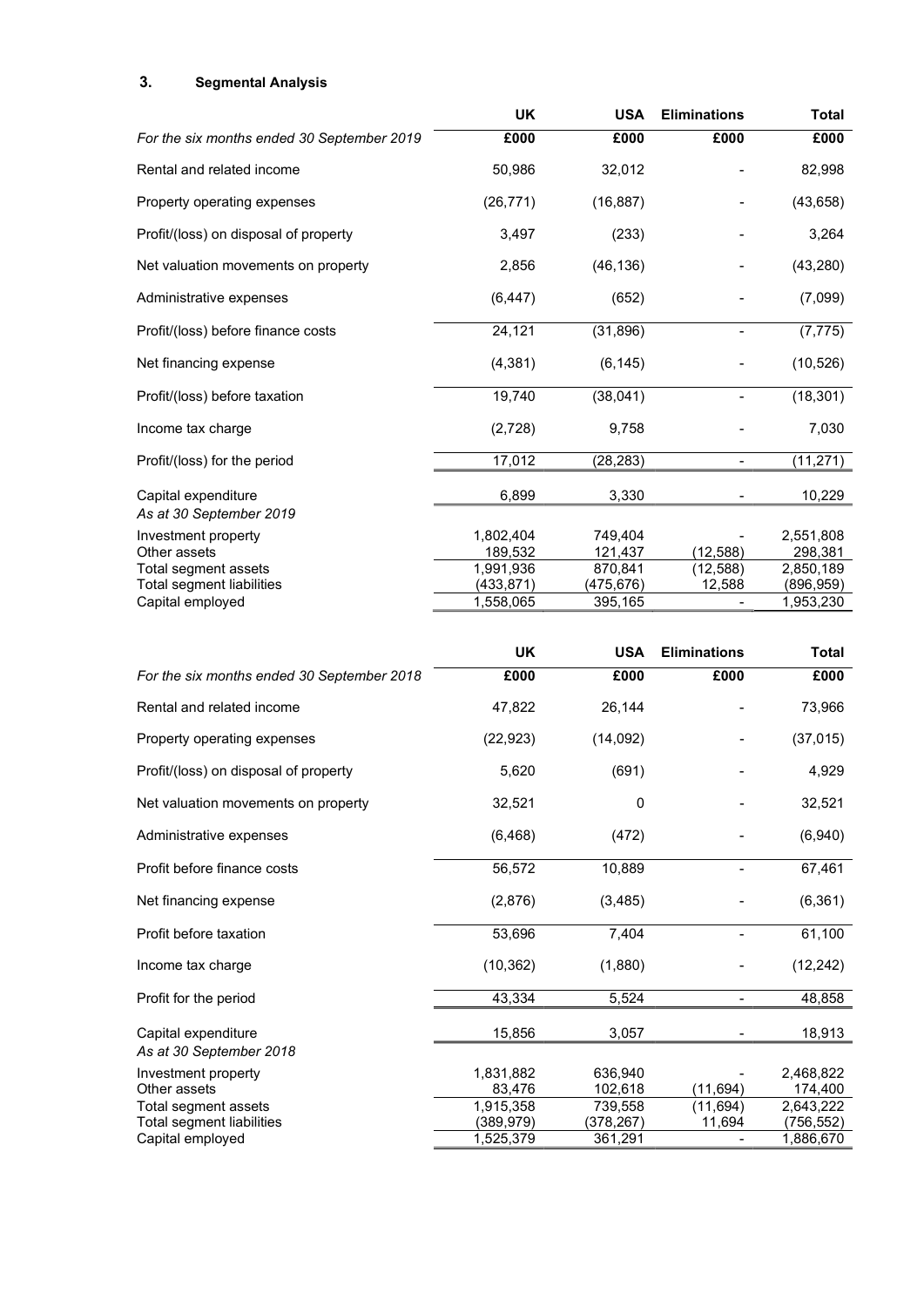#### 4. Taxation

The tax charge in the interim statement is in line with the current UK and US statutory rates after removing prior year items. The Group reached an agreement with HMRC to settle their enquiry into historical financing arrangements in November 2019. The Group made a payment of tax and associated interest on settlement in line with the accruals made at 31 March 2019.

### 5. Dividends

No dividends were paid in the six months ended 30 September 2019 (six months ended 30 September 2018: £Nil).

### 6. Investment properties

The Directors have estimated the value of the investment properties at 30 September 2019 after consultation with the Group's advisers. A full valuation of the Group's properties will be carried out by independent professional valuers at 31 March 2020. Post period end we completed our sale of the Middlesex Street site to Unite which was shown in Properties held for sale at period end.

### 7. Financial Instruments – fair value disclosure

 The Group seeks to reduce interest rate risk by fixing rates on the majority of its loans and borrowings, either through the use of fixed rate mortgage finance or through interest rate swaps. The Group does not speculate in treasury products.

 The Group does not hedge account and all its mortgages and interest rate swaps are initially recognised at fair value. Mortgages are subsequently recorded at amortised cost whilst interest rate swaps are subsequently recorded at fair value, with any movement being recorded in the consolidated income statement. The fair values of all these financial instruments are determined by reference to observable inputs that are classified as Level 2 in the fair value hierarchy set out in International Financial Reporting Standard 13 Fair Value Measurement. Fair values have been determined by discounting expected future cash flows using market interest rates and yield curves over the remaining term of the instrument, as adjusted to reflect the credit risk attributable to the Group and, where relevant, its counterparty.

Fair value measurements are as follows:

|                      | <b>Unaudited</b>             |                           | <b>Unaudited</b>             |                       | <b>Audited</b>               |                       |
|----------------------|------------------------------|---------------------------|------------------------------|-----------------------|------------------------------|-----------------------|
|                      | 30 Sep 2019                  |                           | 30 Sep 2018                  |                       | 31 Mar 2019                  |                       |
|                      | <b>Book</b><br>Value<br>£000 | <b>Fair Value</b><br>£000 | <b>Book</b><br>Value<br>£000 | Fair<br>Value<br>£000 | <b>Book</b><br>Value<br>£000 | Fair<br>Value<br>£000 |
| Loans and borrowings | 495.200                      | 531.808                   | 366.781                      | 371.328               | 430.754                      | 450,770               |
| Interest rate swaps  | 2,622                        | 2,622                     | 321                          | 321                   | 1.328                        | 1,328                 |
|                      | 497,822                      | 534,430                   | 367,102                      | 371,649               | 432,082                      | 452,098               |
| Current              | 9,649                        | 13,554                    | 58,356                       | 58,639                | 14,013                       | 15,927                |
| Non-current          | 488.173                      | 520.876                   | 308.746                      | 313.010               | 418.069                      | 436.171               |
|                      | 497,822                      | 534.430                   | 367.102                      | 371.649               | 432.082                      | 452,098               |

In both 2019 and 2018 there were no non-recurring fair value measurements and there were no material differences between the fair value and carrying amounts of all the other financial assets of the Group.